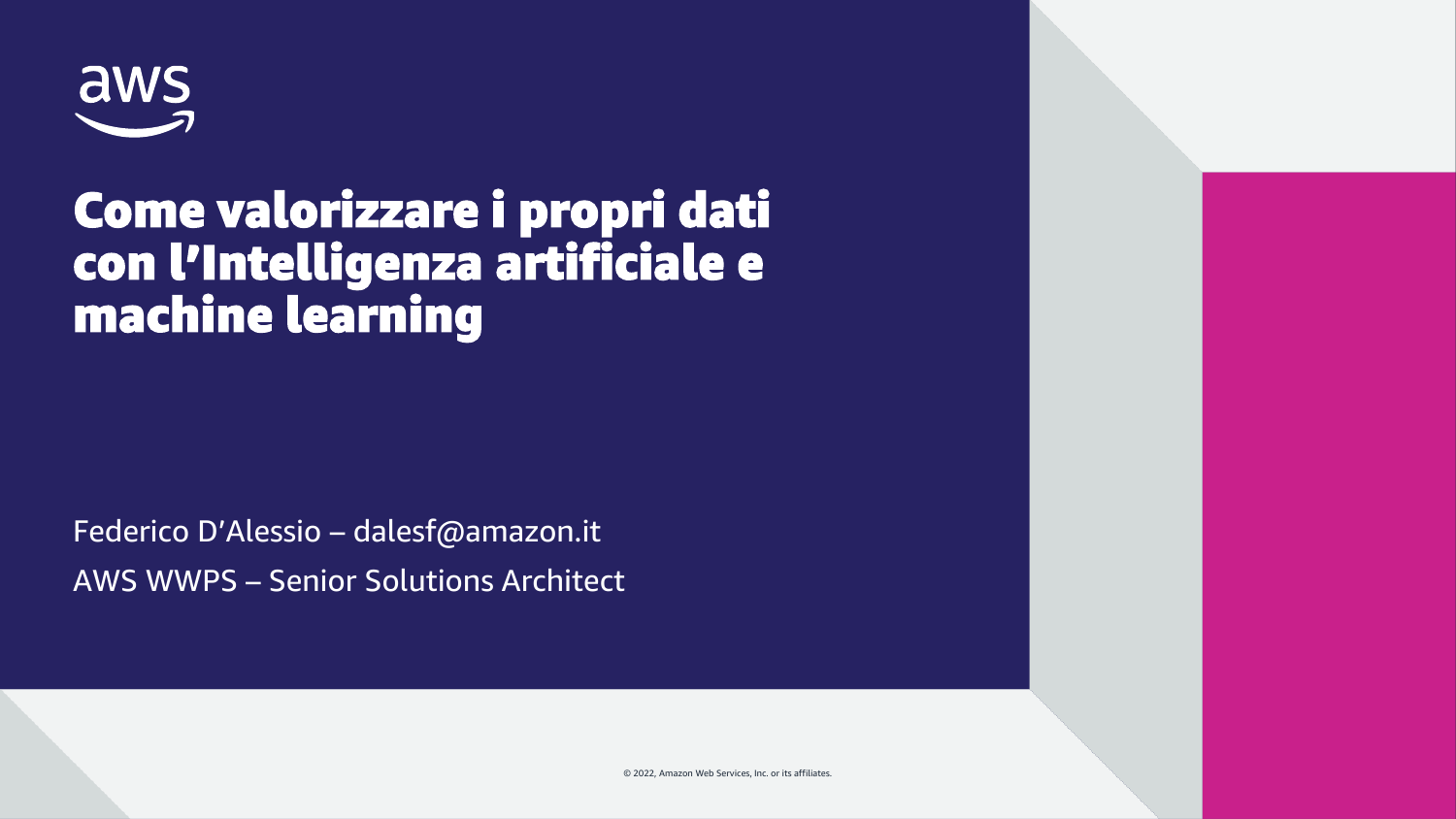# Overview degli usecase e servizi di AI/ML di AWS

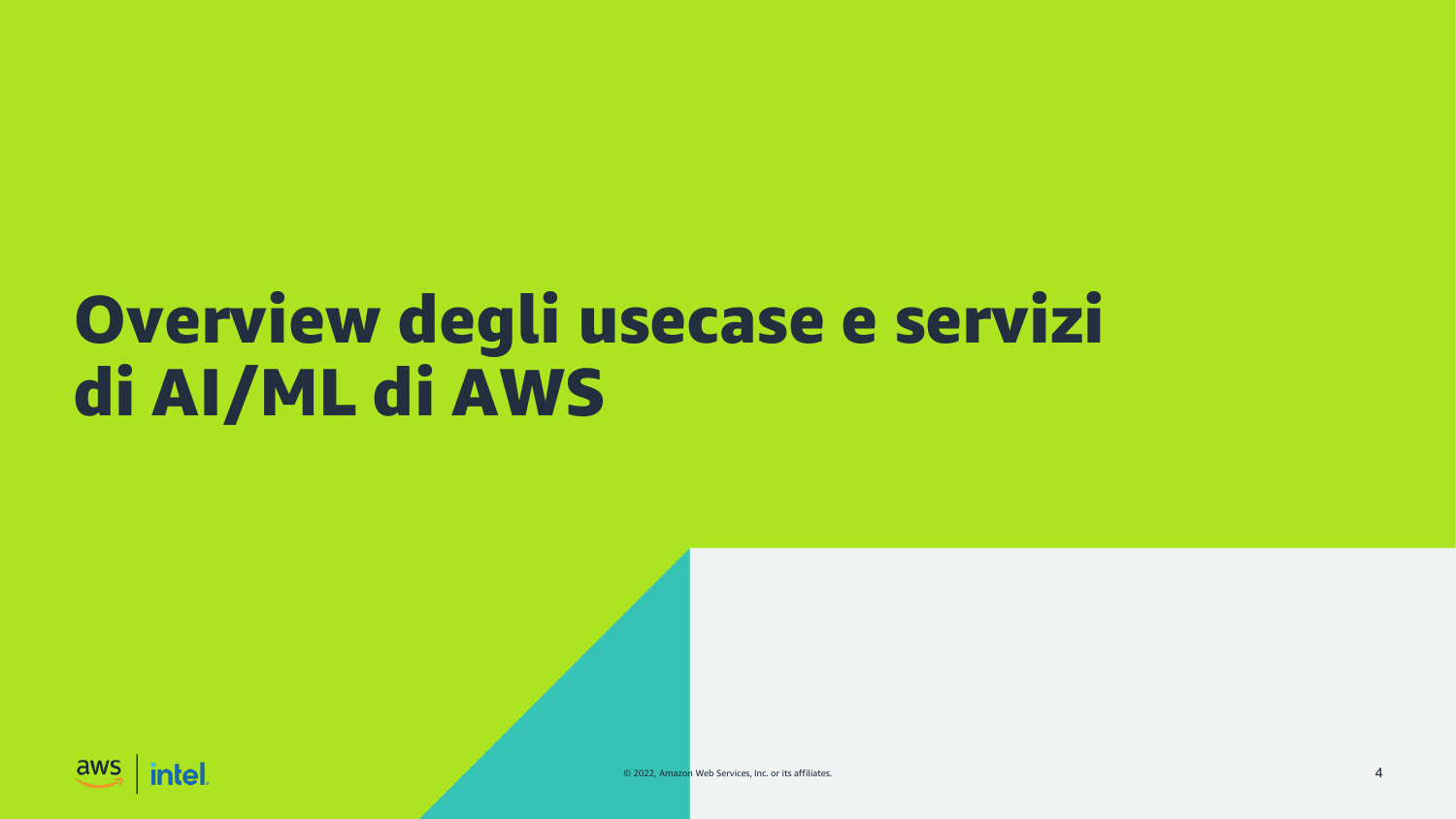### Data store and information extraction



aws intel.

© 2022, Amazon Web Services, Inc. or its affiliates.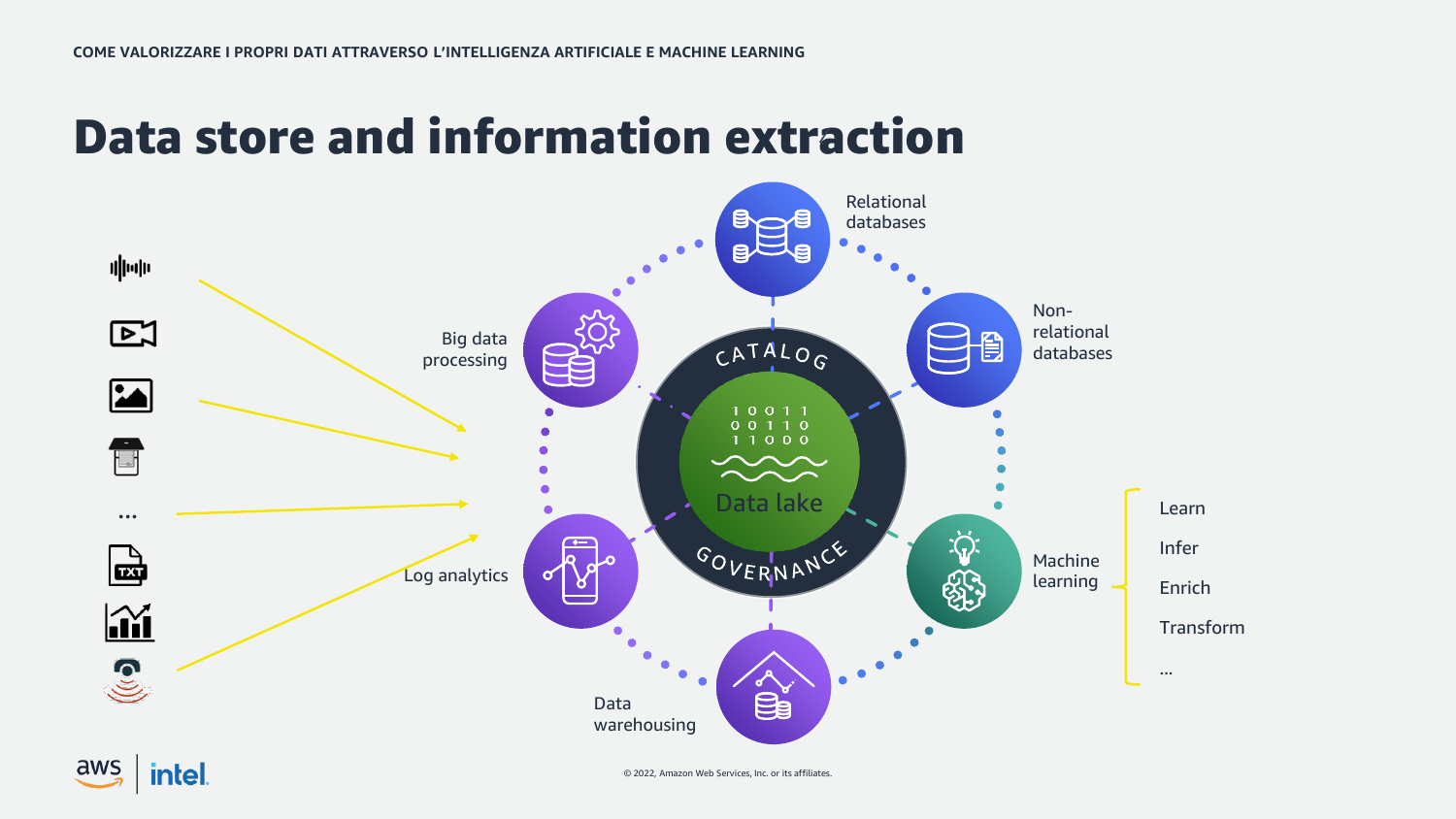## Overview of AWS AI/ML services

| <b>Al services</b>                       | <b>Vision</b><br>Amazon Rekognition                |                                      | <b>Chatbots</b><br>Amazon Lex                                           |                                           | <b>Business tools</b><br>Amazon Personalize, Amazon<br>Forecast, Amazon Fraud Detector,<br>Amazon Lookout for Metrics |                                                                  | <b>Search</b><br>Amazon Kendra                             |                    | <b>Healthcare</b><br>Amazon HealthLake,<br>Amazon Comprehend Medical,<br>Amazon Transcribe Medical                                  |                     |                        |
|------------------------------------------|----------------------------------------------------|--------------------------------------|-------------------------------------------------------------------------|-------------------------------------------|-----------------------------------------------------------------------------------------------------------------------|------------------------------------------------------------------|------------------------------------------------------------|--------------------|-------------------------------------------------------------------------------------------------------------------------------------|---------------------|------------------------|
|                                          | <b>Speech</b><br>Amazon Polly<br>Amazon Transcribe |                                      | <b>Text</b><br>Amazon Comprehend<br>Amazon Translate<br>Amazon Textract |                                           | <b>Contact centers</b><br>Contact Lens for Amazon Connect<br>Amazon Connect Voice ID                                  |                                                                  | <b>Code &amp; DevOps</b><br>Amazon CodeGuru<br>DevOps Guru |                    | <b>Industrial</b><br>AWS Panorama Appliance and SDK,<br>Amazon Monitron, Amazon Lookout for<br>Equipment, Amazon Lookout for Vision |                     |                        |
| <b>Amazon</b><br><b>SageMaker</b>        | Label<br>data                                      | Data collection<br>prep              | Store<br>features                                                       | Detect bias<br>and explain<br>predictions | Visualize in<br>notebooks                                                                                             | <b>SageMaker Studio IDE</b><br><b>Pick</b><br>algorithm<br>CI/CD | Train models<br>faster                                     | Tune<br>parameters | Deploy in<br>production                                                                                                             | Manage<br>& monitor | Manage edge<br>devices |
| <b>MI frameworks</b><br>& infrastructure |                                                    | PyTorch, Apache<br>MXNet, TensorFlow |                                                                         | AMIs &<br>containers                      | <b>Inte</b>                                                                                                           | <b>GPUs</b><br>Gaudi                                             |                                                            | Inferentia         |                                                                                                                                     | Elastic inference   | <b>FPGA</b>            |

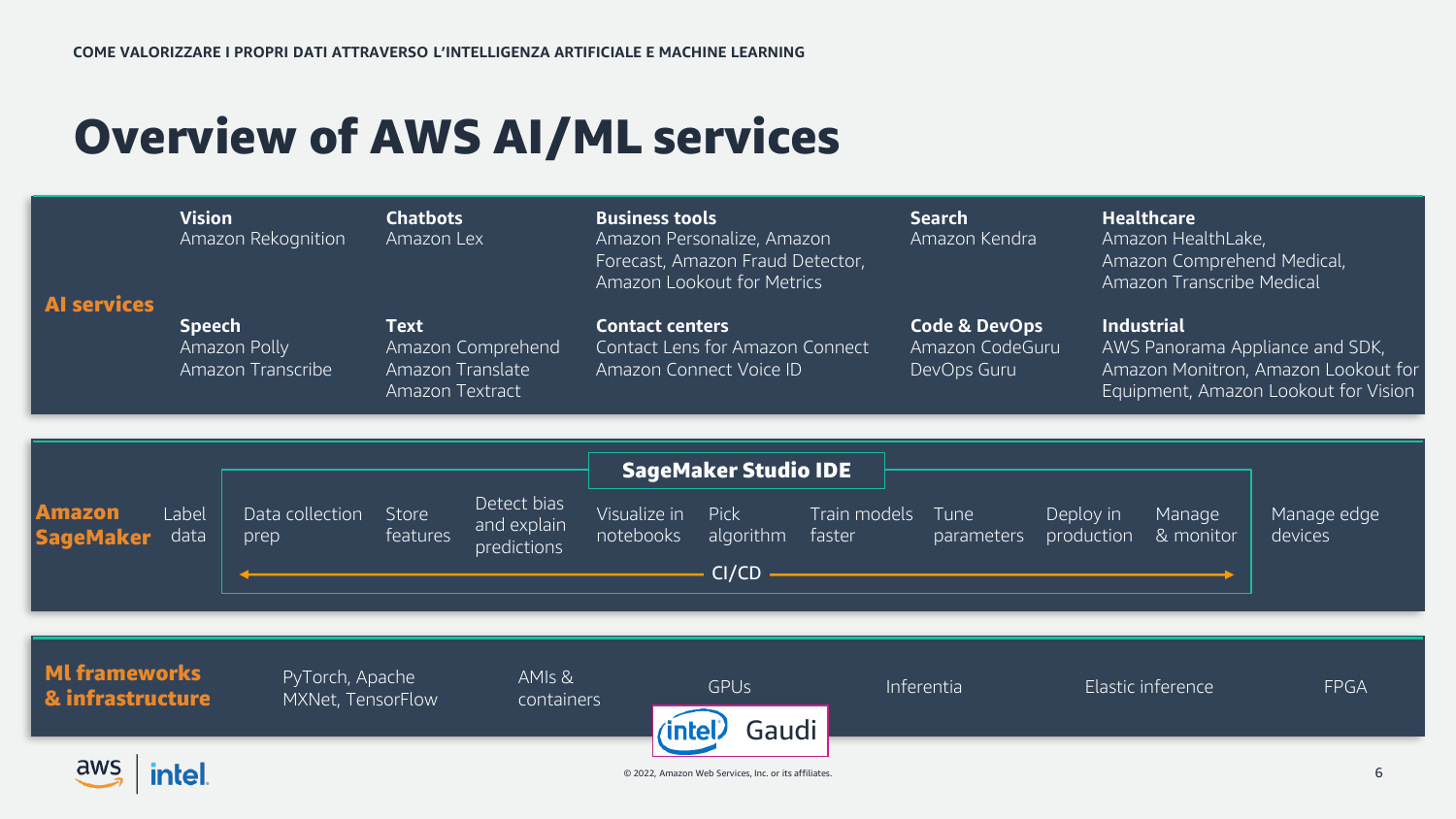### **Now available: Gaudi-based Amazon EC2 DL1 Training Instances**



### "Best price performance for training deep learning models in the cloud" - AWS

- Featuring up to 8 Gaudi processors
- Up to 40% better price performance than latest GPU-based instances
- Habana SynapseAI® Software Platform integrates TensorFlow and PyTorch
- Launch DL1 instances via Amazon EC2 and EKS for containerized ML applications
- Get started easily using DLC, DL AMIs, or Amazon SageMaker (coming soon)

| <b>Instance</b> | Gaudi | <b>vCPU</b> | <b>Memory</b><br>(GiB) | <b>HBM</b>               | <b>Networking</b> | <b>Local NVMe</b> |
|-----------------|-------|-------------|------------------------|--------------------------|-------------------|-------------------|
| DL1.24xlarge    | 8     | 96          | 768                    | 32 GB per<br>accelerator | 400Gbps           | 4 TB              |

### 60% lower than EC2 P4d Instances (8 x A100 GPUs)

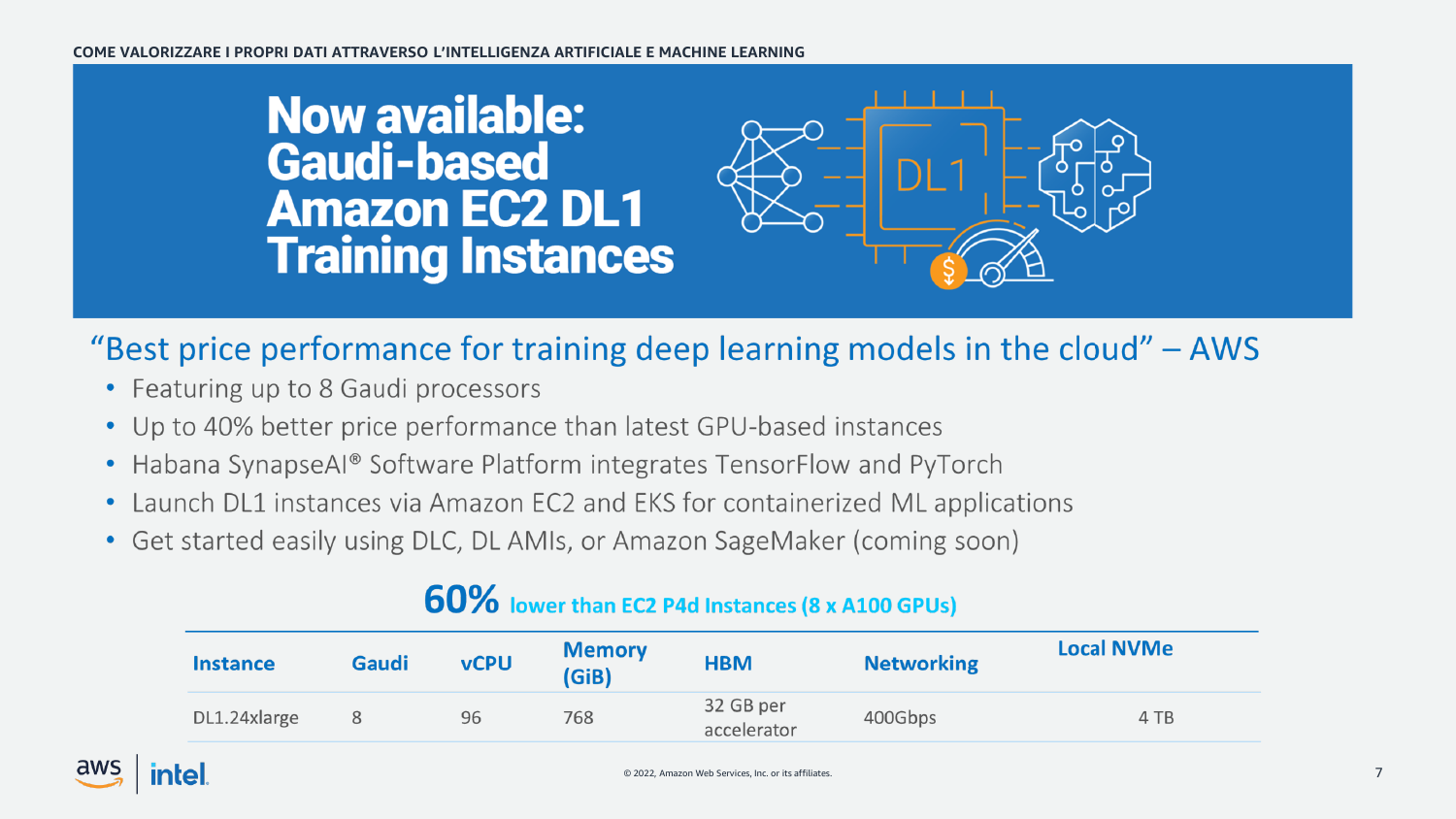### Contact Center - Chat/Voice Bots

Amazon Contact Lens



#### Sentiment Analysis

Automated Transcription

Automated document classification by using ML to identify PII data

**Amazon Lex Automated Chatbot Designer** 

Using machine learning (ML), it can analyze thousands of lines of transcripts in a couple of hours and provide an initial bot design that includes common intents and the information needed to fulfill them.

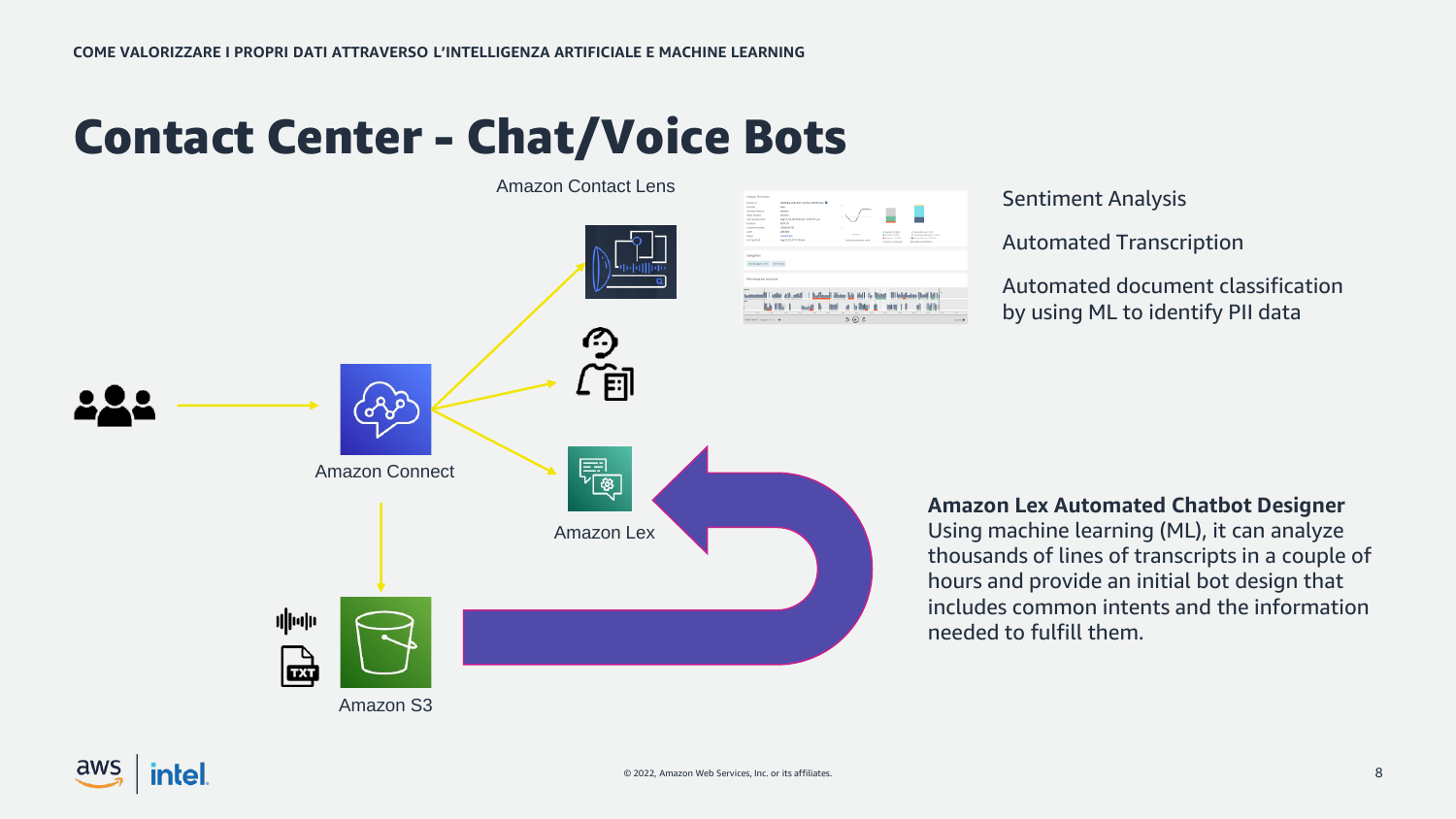## Classification, Regression and Forecasting

Amazon SageMaker Canvas gives you the ability to use machine learning to generate predictions without needing to code.

| <b>On Time Prediction Model</b>                                                                                                                                                   |                     |                       |                                                                                                                                        | V1                         | ● Draft ▼ | Add version          | 2% Share              |                     |
|-----------------------------------------------------------------------------------------------------------------------------------------------------------------------------------|---------------------|-----------------------|----------------------------------------------------------------------------------------------------------------------------------------|----------------------------|-----------|----------------------|-----------------------|---------------------|
| Select                                                                                                                                                                            | <b>Build</b>        | Analyze               | Predict                                                                                                                                |                            |           |                      |                       |                     |
| Select a column to predict<br>Choose the target column. The model that you build<br>predicts values for the column that you select.<br>Target column<br>OnTimeDelivery<br>$\odot$ |                     |                       | Model type<br>SageMaker Canvas automatically recommends the<br>appropriate model type for your analysis.<br>9<br>2 category prediction |                            |           | <b>Quick build</b>   | ٠                     |                     |
| Value distribution                                                                                                                                                                |                     |                       | Your model classifies OnTimeDelivery into two<br>categories.                                                                           |                            |           | <b>Preview model</b> |                       |                     |
| On Time<br>Late                                                                                                                                                                   |                     |                       | <b>Change type</b>                                                                                                                     |                            |           |                      |                       |                     |
| E--Commerce                                                                                                                                                                       | 這                   | 這                     |                                                                                                                                        |                            |           | Q Search columns     |                       | $\hat{\mathcal{X}}$ |
| YShippingDistance 123                                                                                                                                                             | $\sim$              | XShippingDistance 123 | <b>ShippingPriority</b><br>Abc<br>◡                                                                                                    | <b>ShippingOrigin</b><br>◡ | Abc       | ScreenSize<br>◡      | 123<br>ProductId<br>✓ |                     |
| $-476.00$                                                                                                                                                                         | 486.35<br>$-436.00$ | 413.30                | 4 Categories                                                                                                                           | 8 Categories               | 10.10     |                      | 120 Values<br>17.98   |                     |

No Datascientist experience needed

Guided process

Output model can be transferred to datascientist for further improvement

churn, wharehouse optimization, detecting fraud, usage forecast, ...

### ntel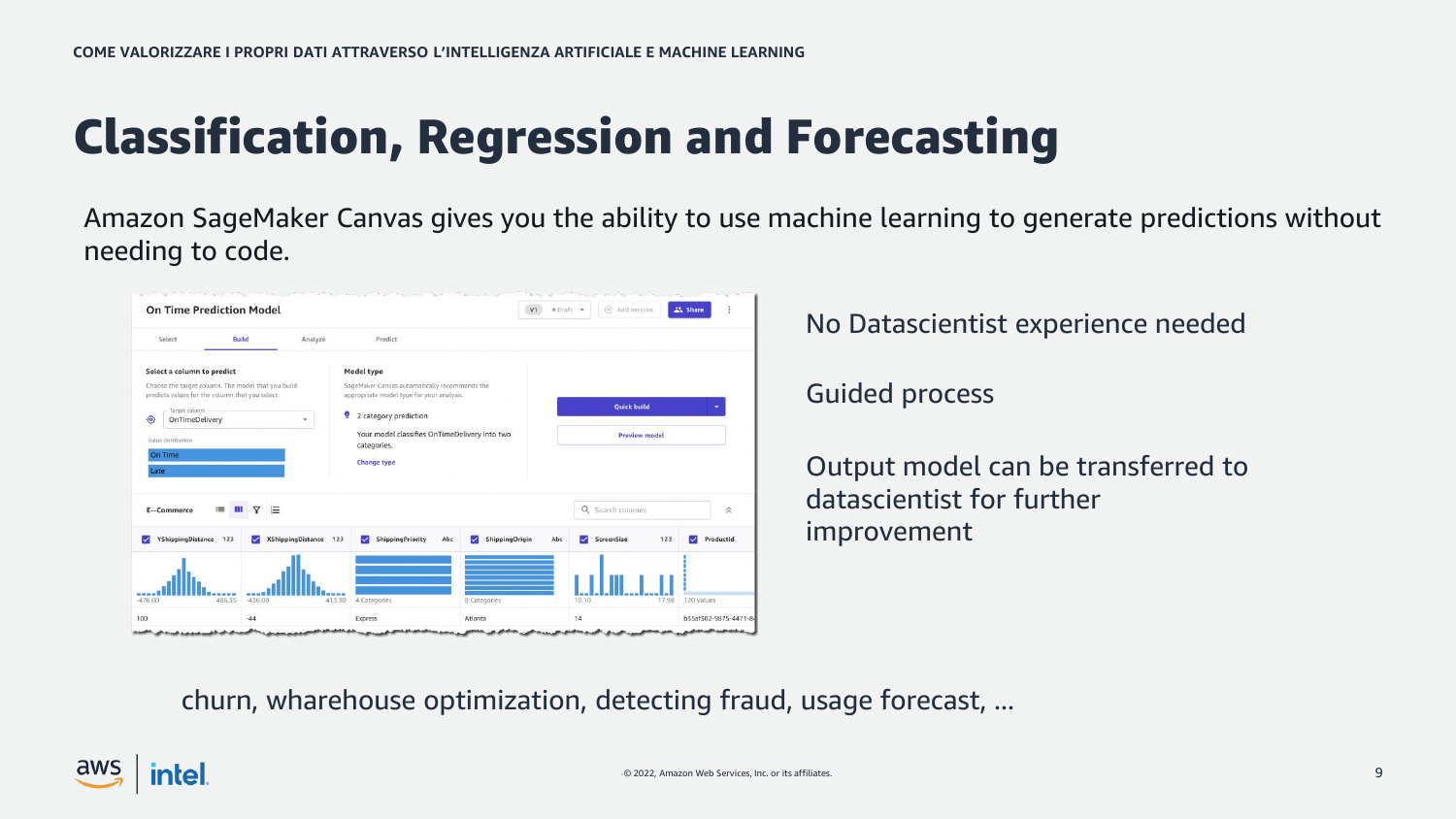### Machine learning on Edge devices





Amazon SageMaker







Optimize model for small devices

Orchestrate model deployment and updates

Amazon SageMaker Edge Manager

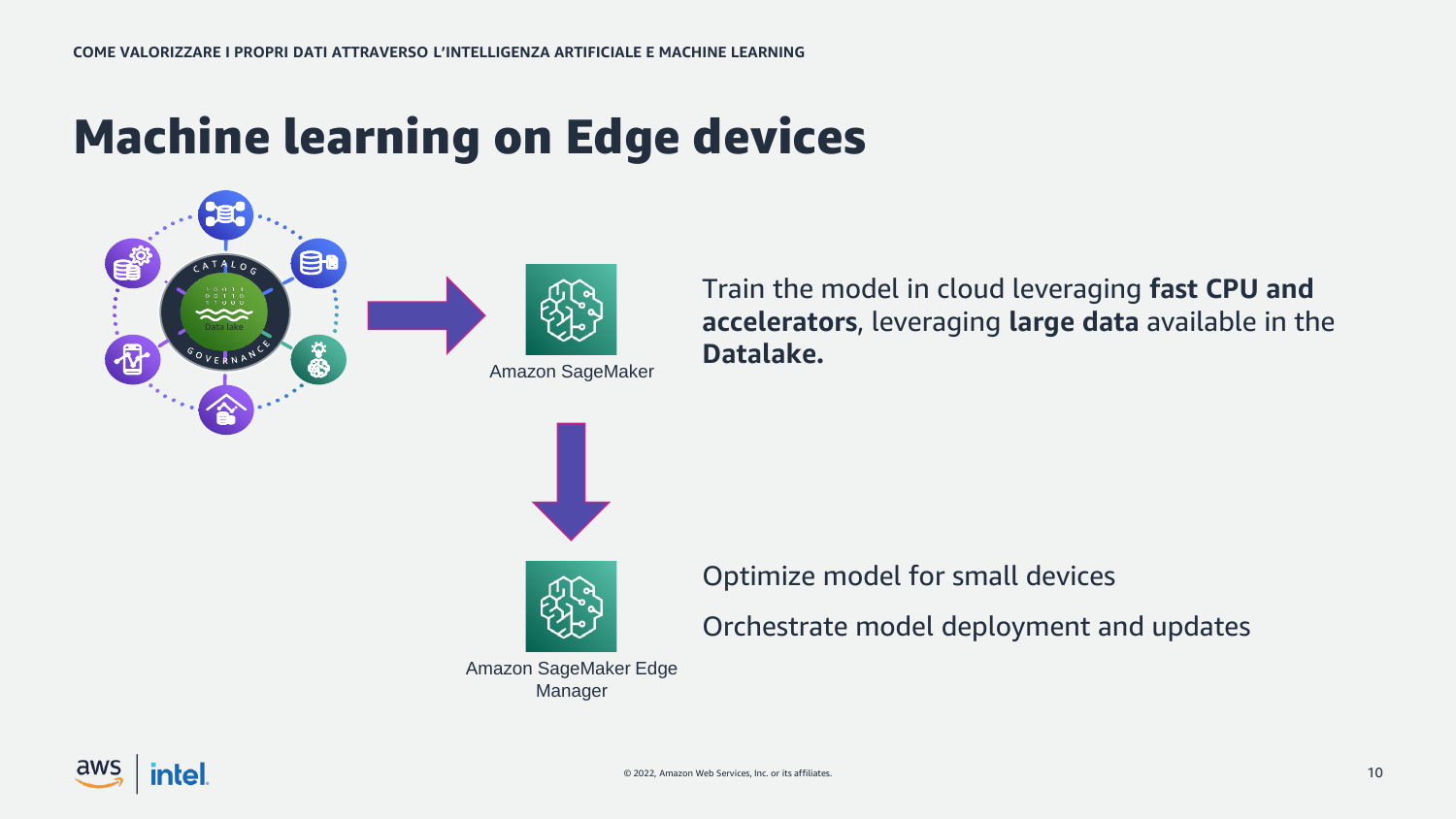## A2A SmartCity e Neosperience

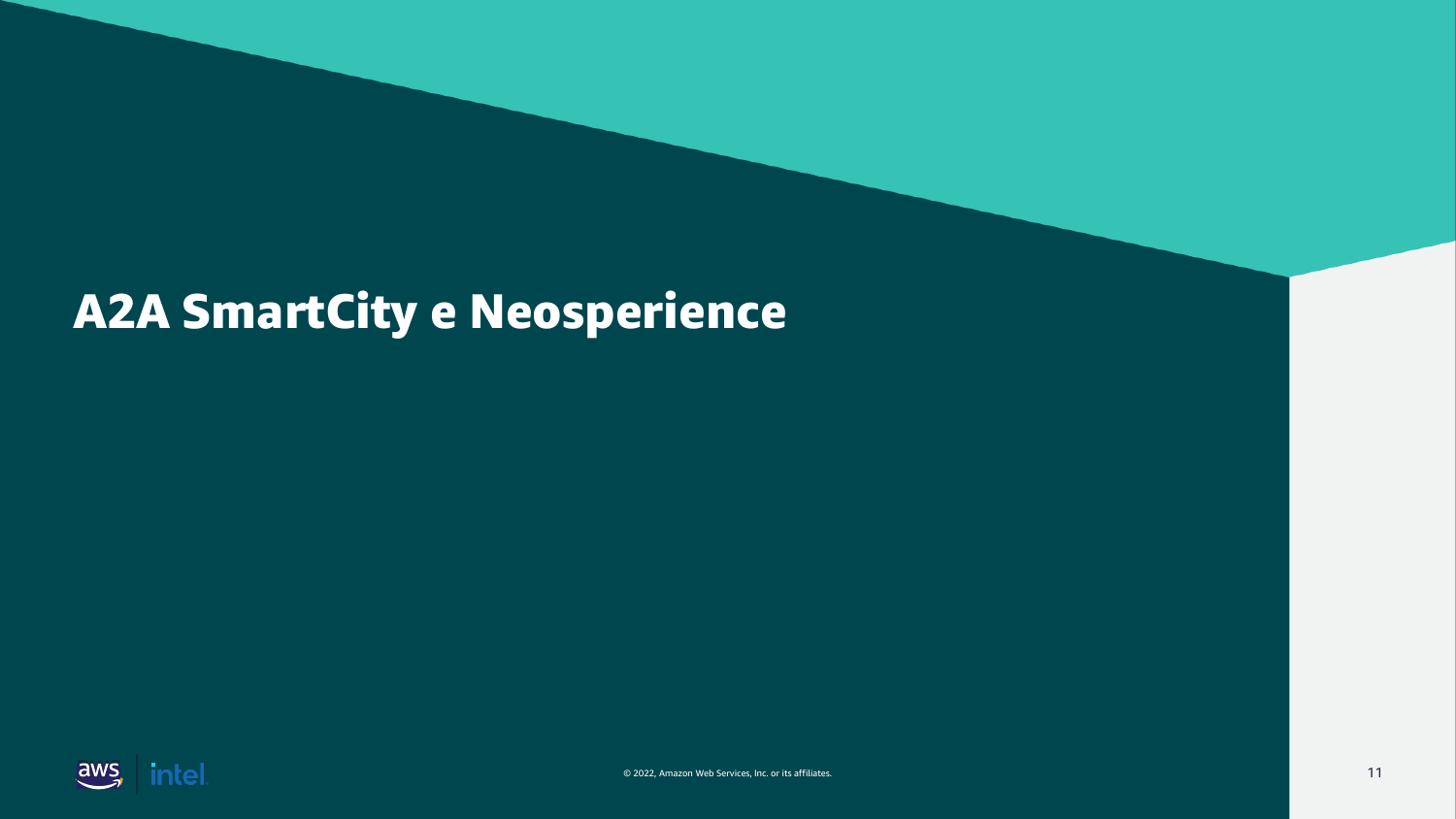# **Conclusioni e Q&A**